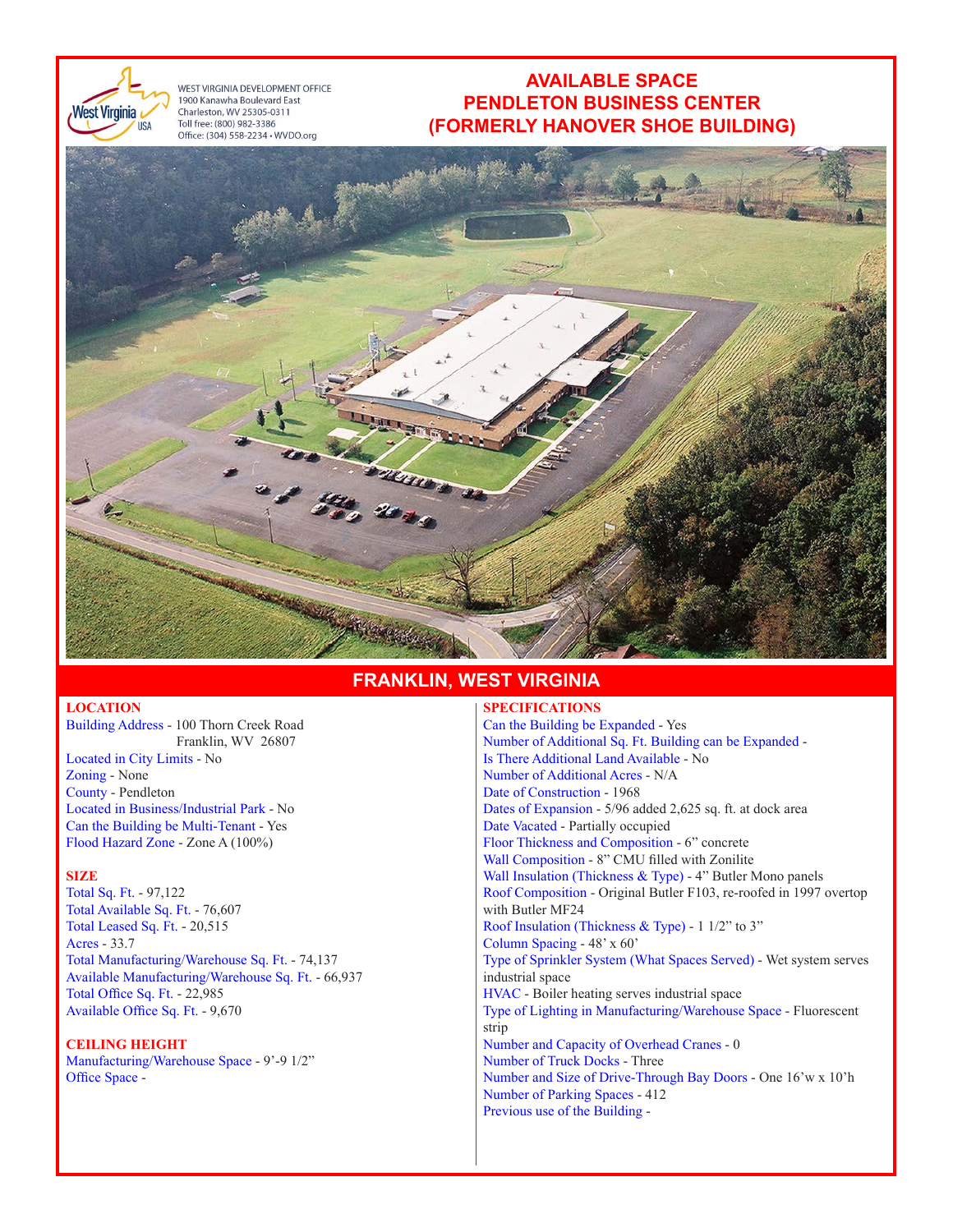

## **TRUCK DOCKS LOCATED AT REAR OF BUILDING**

## **TRANSPORTATION**

Interstate/4 Lane Highway - 45 miles to I-81 Interchange Commercial Airport - 60 miles to Shenandoah Valley Regional Airport Railroad - None Railroad Siding - None Navigable Waterway - None On-Site Barge Facility - None

#### **UTILITIES**

Electricity - Mon Power Voltage - 480 Phase - 3

Gas - None Size of Service Line - Gas Pressure -

Water - Town of Franklin Size of Service Line - 10" Static Pressure - 80 lbs. Residual Pressure - 70 lbs. Excess Capacity of Treatment Plant (GPD) - 46,000

Sewer - Lagoon (leasee operated) Size of Service Line - Excess Capacity of Treatment Plant (GPD) - 20,000

Telephone Supplier - Frontier Switching - Digital Broadband Service - Yes

## **SALE/LEASE**

Sale Price - For lease only Sale Terms - For lease only Lease Price - Negotiable Lease Terms - Negotiable Available Purchase or Lease Date - Immediately

## **FOR FURTHER INFORMATION CONTACT**

Kim Ruddle Pendleton County Economic and Community Development Authority PO Box 602 Franklin, WV 26807 Phone: (304) 358-2074 Email: eda@pendletoncounty.com Website: www.pendletoncounty.com

**Disclaimer:** The information contained herein is from multiple sources and is provided as a convenient guide. It is deemed reliable, but is not guaranteed, and is subject to change without notice. It is your responsibility to independently confirm its accuracy and completeness.